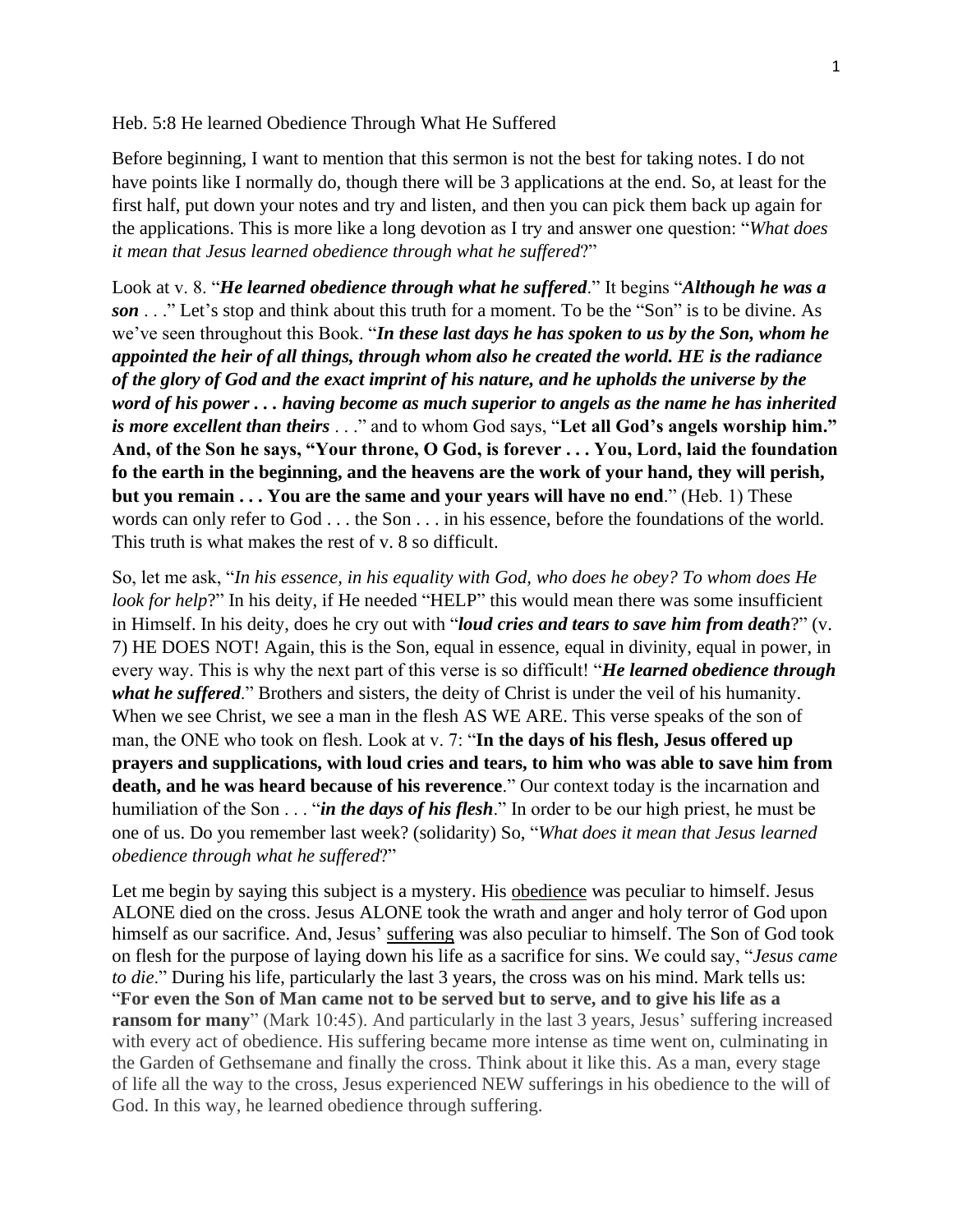Let me try and clarify with some illustrations. Let's think about different kinds of obedience and their difficulty levels, moving from easy to hard. Kids, if your parents tell you to clean your room, and you clean it, that's obedience. It wasn't hard obedience. It didn't cause anguish in the depths of your soul as you cry out with tears. What about homework? When you do your homework when your teacher gives you an assignment, you are being obedient. Yes, this is obedience. And it may be more difficult and cause you more time and effort in order to be obedient, but it is still obedience. And then as you grow older, you are given more opportunities to obey, whether it is in telling the truth, or how you act with your friends, what you do when you are alone, etc. And then when you get married, and have kids, and continue to obey, life gets harder and harder. And the opportunities for obedience and the suffering that goes along with that obedience only grows.

And, think for a moment about "obedience from the heart." Jesus says if we think evil about our neighbor we committed murder in our hearts. Or, if we look at a woman with lust, we commit adultery in our hearts. Or, if we covet our neighbors wealth or position, we are disobedient in the heart. Every day, All of us are confronted with such obedience to God in the heart. And as we grow in sanctification, we are confronted with more and more difficult situations in life. And with each new opportunity, we grow in our experiences and even in our suffering. We learn and we grow. It was the same with Jesus. His entire life was one of obedience. And with each year, particularly the last 3, Jesus' level of obedience escalated all the way to his death. And this included great suffering. And with every act of obedience, every new act of obedience Jesus learned. And our text says, "through suffering."

In this regard, consider Jesus' obedience to the will of God on the cross. In this case, obedience to the will of God as priest, as the one who would "offer himself" and lay down his own life, to become "sin" for us, to be a "curse" for the sins of his people, how much more difficult was this obedience. And further, it wasn't just "laying down his life" and dying, it went even further.

The obedience of Christ our priest was to "make propitiation." Look back at 2:17: "**Therefore he had to be made like his brothers in every respect, so that he might become a merciful and faithful high priest in the service of God, to make propitiation for the sins of the people**." His obedience included PROPITIATION. What is this? To propitiate in this regard is to take the displeasure, the anger, the wrath of God away sinners. And the only way to do this is to lay HIMSELF down on the cross. For there is "*ONE mediator between God and sinful men, the man Christ Jesus*" (1 Tim. 2:5). This means that, in order to completely "propitiate" the displeasure and wrath of a holy God for sin, Jesus, our high priest had to endure ALL God's punishment including separation and hell. There is great mystery here. But, Jesus did take it all, EVERYTHING the law of God demanded as punishment for sin.

How difficult in comparison to cleaning your room, or even being obedient to Mosaic Law! Do you see how far the obedience of the Lord Jesus took him? And, do you see the extent of his obedience? Kids, you might think you are suffering when you have to mow the yard or clean your room, or you may find it hard to do your homework. And any of us who are struggling with sin and obedience know at times how hard it is. But, with our great high priest, he was obedient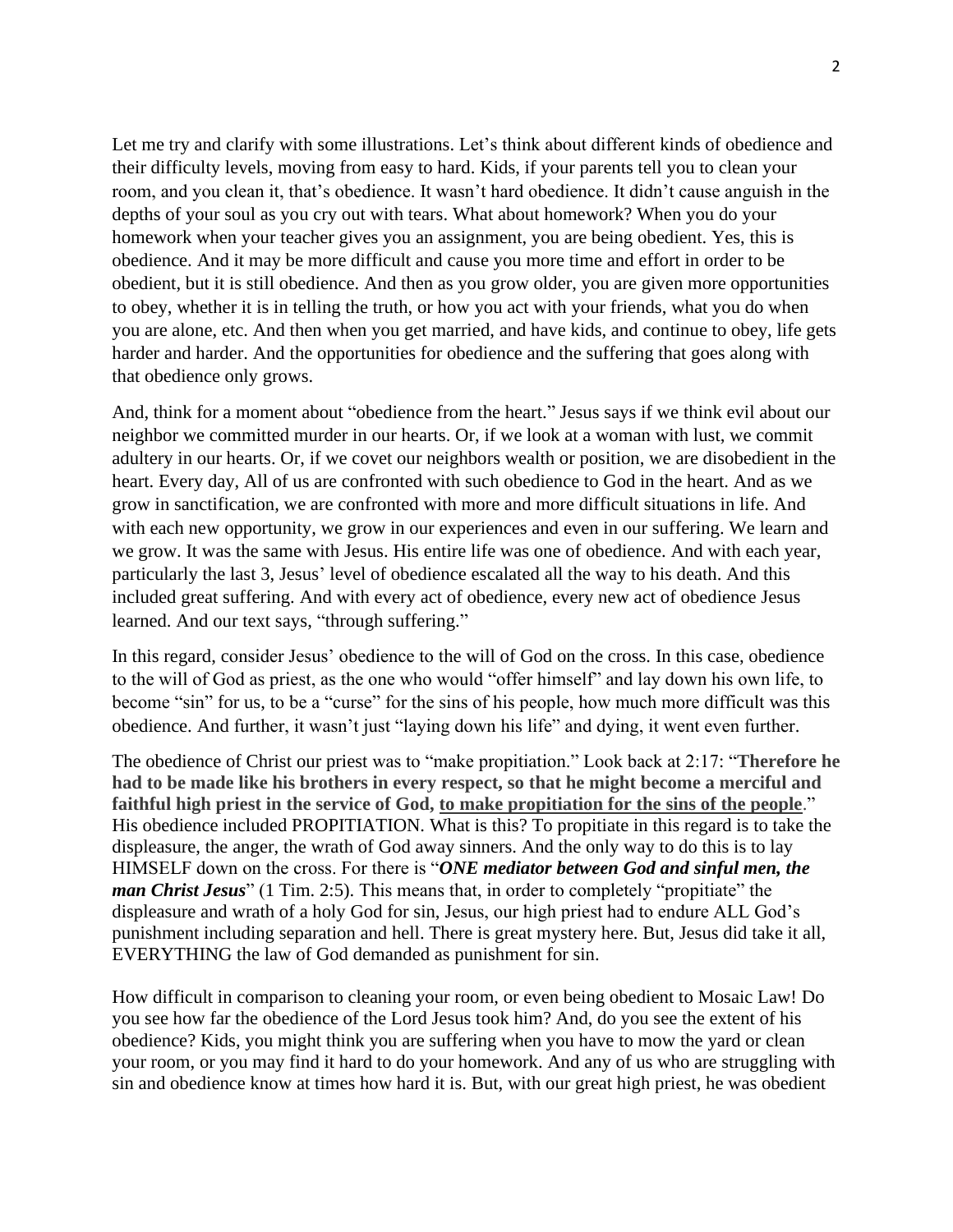all the way to the suffering and death of the cross and the truth from Is. 53:10, he knew "*It was the will of God to crush the Son*." So, this is how he learned obedience through suffering.

I believe this text teaches that throughout his life, "**he grew in wisdom and stature and in favor with God and man a man**" (Luke 2:52). He obeyed his parents. He made his bed and worked around the house. He learned the trade of his earthly father Joseph. He sat in the temple and listened to the priests teach. He was kind with his siblings and with his neighbors. He loved those around him. And as a man he grew, so did his wisdom as a man. And at the age of 30 as he entered his formal ministry, his afflictions and his sufferings in the flesh grew. As he confronted the unbelieving and the poor and the suffering and the religious leaders of his day, so the intensity of his suffering increased. And as v. 7 says, through it all, he "**offered up prayers and supplications**" as he obeyed the will of God in every way. And finally on the eve of his death in the Garden of Gethsemane, his cries to God became even MORE intense and the difficulty as a man to obey grew exponentially as drops of blood came from his brow as he considered the great pinnacle of obedience coming the next day. In this way, from a child, his obedience grew with the intensity of his afflictions and with the levels of obedience all the way to the cross. In this way, Jesus learned obedience through what he suffered.

Many read this verse and they believe that it means that Jesus had to learn obedience as Greg's cat has to learn from suffering not to get on the table or climb the screen door. Some think this verse teaches that Jesus had to "learn" obedience like a dog learning not to chew the trash or go on the floor. This verse does not teach that Jesus was ever disobedient. But, in doing the will of God throughout his life with all the afflictions and sufferings as a man, he grew with each difficulty, all the way to the ultimate suffering on the cross (which, by the way, as Christians, we do not and will not ever have to do. In this way, our obedience will always fall short. This is why we need a high priest to be our mediator!)

Let me say it another way. As he grew from a child, in all his situations of obedience to the will of the father, he grew . . . he "learned obedience" . . . from obeying his parents, to obeying the law of Moses, to being obedient to death, and ultimately to being obedient as he laid down his life on the cross and exposed himself to ALL God's wrath . . . for us. And I believe this explains vv. 9-10, which says, "**and being made perfect, he became the source of eternal salvation to all who obey him, being designated by God a high priest after the order of Melchizedek**."

Let me end with 3 applications that will be helpful to us.

Application 1. Every act of obedience is important. There are no "little obediences." Every opportunity given by God to obey or disobey is important. Why? First, obedience to the commands of Christ is obedience. Second, The extent to which we obey in this life is the extent to which we "learn obedience." And when we obey in the little things, God prepares us for future obedience. In the days of his flesh, Jesus grew in stature and wisdom. And as he grew from a child to a man and then entered his formal ministry, he "learned obedience" with every subsequent opportunity for obedience leading up to his ultimate suffering on the cross. Jesus training ground of "faith" is the same for us. He was "perfected" through obedience in his humiliation and sufferings in this life, until the day when the ultimate act of obedience came to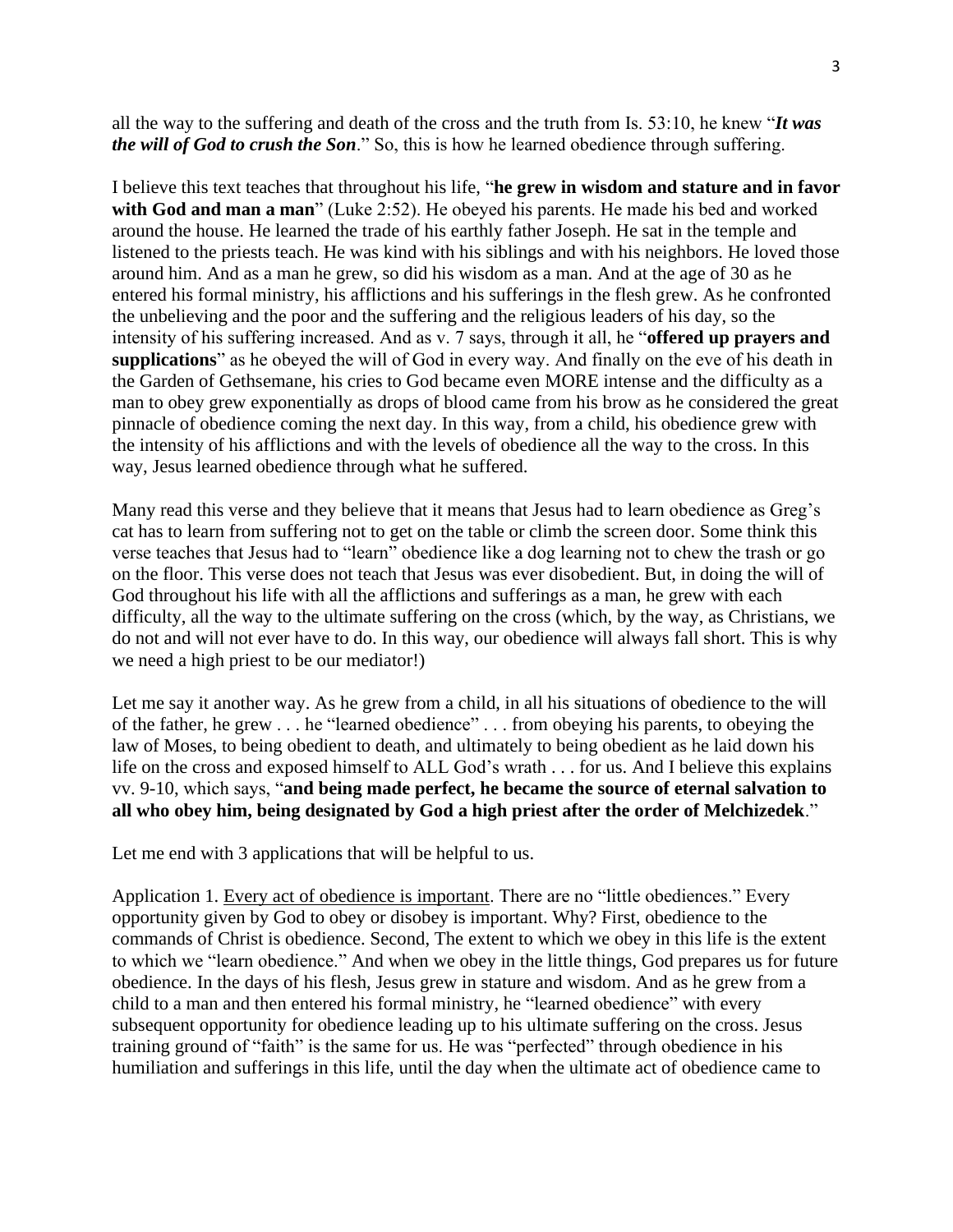him. In the same kind of way, we obey in little things and then we are prepared for greater steps of obedience down the road.

With children and parents.

With our congregation (consider acts of obedience; evangelism, prayer, reaching out to someone in counseling, obedience at work as we take a stand on moral issues, etc.) With our elders (See 1 Tim. 4).

Application 2. Suffering (affliction, trials, testing) – These are gifts of God given for our growth. Jesus' example is ours. We learn obedience through suffering. And as we obey little by little, day by day, week by week, month by month, year by year, etc., we grow. And particularly important are times of suffering and how we obey during such times. These times are stones that pave the way to assurance and joy in our lives. They lead to maturity. James 1:2-4 says, "**Count it all joy, my brothers, when you meet trials of various kinds, for you know that the testing of your faith produces steadfastness. And let steadfastness have its full effect, that you may be perfect and complete, lacking in nothing**."

It is my opinion that many Christians don't like to think about suffering. Yet, the Bible is clear. There is nothing accidental in suffering. God declares the "*end from the beginning*" (Is. 46:10). He "*works all things after the counsel of his will*" (Eph. 1:11). Lam 3:38 says, "**Is it not from the mouth of the Most High that good and bad come**?" God is fully in control of every situation of pain or suffering that we encounter. I think one of the ways we minimize the sovereignty of God in suffering is to say, "*God allows it*." It's as if to say, "*God is not directly orchestrating our suffering; He just allows it. And, by the way, it is for our good*," as we love Rom. 8:28. But consider Job and his suffering. Satan comes to God not even noticing Job and God says, "*Have you considered my servant Job*." Let me ask, "**Who is in control of Job's suffering**?" God told Satan who to choose, and Job has no clue what is coming. And through all his suffering Job says things like: "**Naked I came from my mother's womb, and naked shall I return. The Lord gave, and the Lord has taken away: blessed be the name of the Lord**" (Job 1:20-21). And, "**Shall we receive good from God, and shall we not receive evil**?" (2:10). And, "**Who among all these does not know that the hand of the Lord has done this**?" (12:9) And, "**For he will complete what he appoints for me** . . ." (23:14). And with so many words like this does Job speak. (See especially cp. 19). And at the very end, as Job and his friends look for a good answer to the problem of evil and suffering in this world, the ONLY answer they find is that God is sovereign and He has every right to do as He pleases with anyone.

And the greatest example of all is the cross of Christ. Is. 53:10 says, "**It pleased the Lord to crush the Son**." This was no MERE "allowing." Now, is it ok to say, "*God allows*?" Of course. But, it is the understanding behind these words that matters. And personally, I think we are better off using Scriptural language to express our thoughts and emotions towards evil and suffering in this world. And at the end of the day, all suffering, but particularly suffering that comes from being obedient to God's commands, produces in us great character. And these times are "gifts," working in us until his coming. In this way we also learn obedience through suffering.

3.Fighting for faith and enduring through difficulties is necessary in our sanctification. This life of faith is not to be lived on auto pilot. We learn obedience through what we suffer. This means